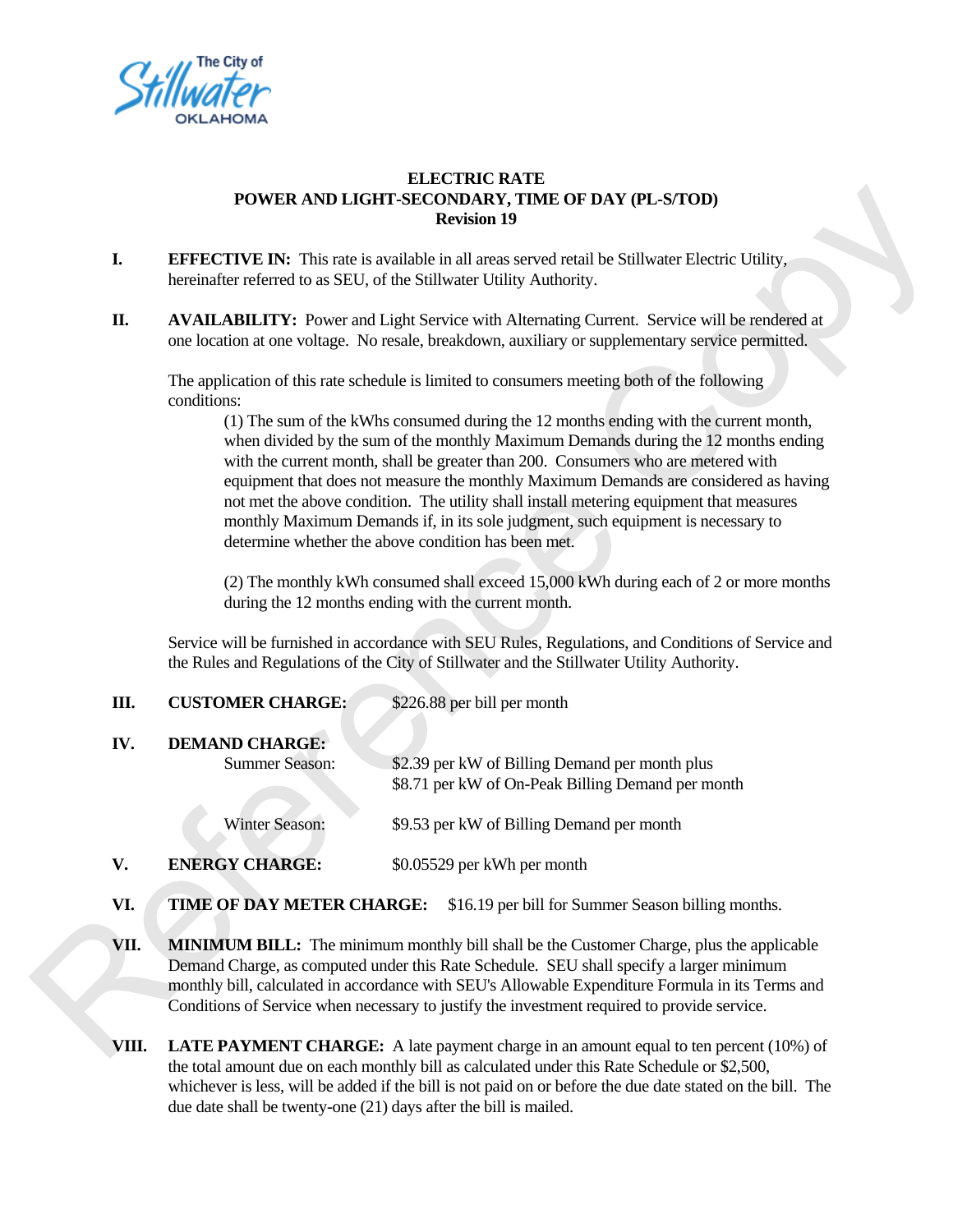- **IX. DETERMINATION OF BILLING DEMAND:** The Billing Demand is the demand value, in kilowatts, upon which the demand charge is based. This value shall be the greater of the following:
	- a. The Maximum Demand established during the billing month, corrected for power factor, as set forth under the Power Factor Clause;
	- b. A value not less than 65% of the highest Summer Season On-Peak Hours Demand, corrected for power factor, determined during the previous 12 months ending with the current month.
- **X. DETERMINATION OF ON-PEAK HOURS BILLING DEMAND:** The On-Peak Hours Billing Demand, in kilowatts, shall be the On-Peak Hours Demand corrected for power factor, as stated in the Power Factor Clause.
- **XI.** POWER FACTOR CLAUSE: The consumer shall at all times take and use power in such a manner that the power factor shall be as near 100% as possible. When the average power factor, as determined by continuous measurement of lagging kVArs, is less than 80%, the Billing Demand shall be determined by multiplying the Maximum Demand, shown by the demand meter for the billing period, by 80 and dividing the product thus obtained by the actual average power factor expressed in percent. Demand is the demand value, in<br>
shall be the greater of the following:<br>
month, corrected for power factor, as<br>
on On-Peak Hours Demand, corrected<br>
onths ending with the current month.<br> **EMAND:** The On-Peak Hours Billing<br>
r
- **XII. TERM:** Consumers who request to be changed to the Power and Light Time-of-Day rate from another rate will remain on this rate or the Power and Light Rate for one year before being permitted to change rates again unless they demonstrate a permanent change in electric consumption.

 SEU, at its option, may require a written contract for a year or longer, subject also to special minimum guarantees, which may be necessary in cases warranted by special circumstances or unusually large investments by SEU. Such special minimum guarantees shall be calculated in accordance with SEU's Allowable Expenditure Formula in the Terms and Conditions of Service. be extendined by Markynging in channel behands above the prioring the priod, by 80 and dividing the product thus obtained by the actual average<br>percent.<br> **XII.** TERM: Consumers who request to be changed to the Power and Li

**XIII. SERVICE LEVEL:** For purposes of this rate, service shall be at any nominal standard SEU voltage less than 2,000 volts with metering at less than 2,000 volts. SEU will own the transformers necessary for the customer's service.

 If SEU chooses to install its metering equipment on the primary side of the transformers, the kWh billed shall be **decreased** by the amount of the transformer losses calculated as follows:

0.55% of the total kVA rating of the transformers serving the customer times 730 hours.

## **XIV. DEFINITIONS:**

- A. **Summer Season:** The summer season shall include customer usage months starting on May 1 and ending on September 30.
- B. **Winter Season:** The winter season shall be the customer usage months starting on October 1 and ending on April 30.
- C. **Maximum Demand:** The maximum rate at which energy is used for any period of 15 consecutive minutes during the billing month, as shown by SEU's demand meter or metering equipment.
- D. **On-Peak Hours:** The On Peak Hours shall be defined as the daily time period beginning at 2:01 p.m. and extending through 8:00 p.m. except for Saturdays, Sundays, and the observed